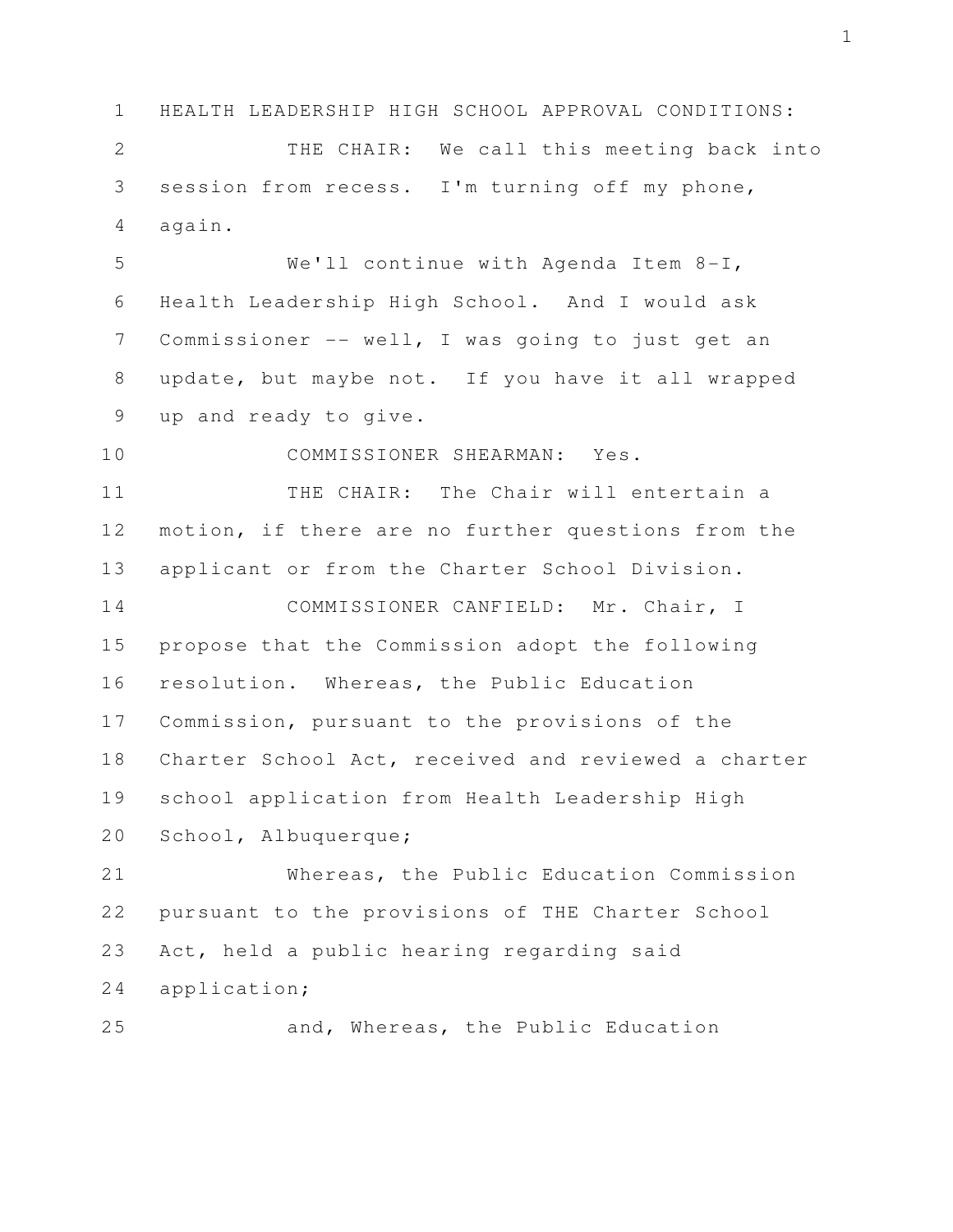1 Commission pursuant to the provisions of THE Charter 2 School Act, held a meeting on September 19 and 20, 3 2012, to hear the recommendations of the Charter 4 School Division, and comments from the charter 5 school applicants.

 6 Now, therefore be it resolved that the 7 applicant, the Health Leadership High School, be 8 approved subject to the following provisions 9 required by law:

10 No. One: Planning Year Checklist. The 11 applicant will complete the 2012-13 Planning Year 12 Checklist developed by the CSD according to the time 13 lines set forth therein, which shall include regular 14 progress reporting to CSD.

15 Two: Board of Finance designation. The 16 governing body of the charter school must submit an 17 application to the Public Education Commission to be 18 designated as a Board of Finance pursuant to 19 6.80.4.16 NMAC, on or before the end of its planning 20 year, June 30, 2013.

21 The applicant acknowledges that it shall 22 not receive any state or federal funding if 23 applicable until such time as it has been granted 24 Board of Finance status by PEC.

25 Three: The Public Schools Facilities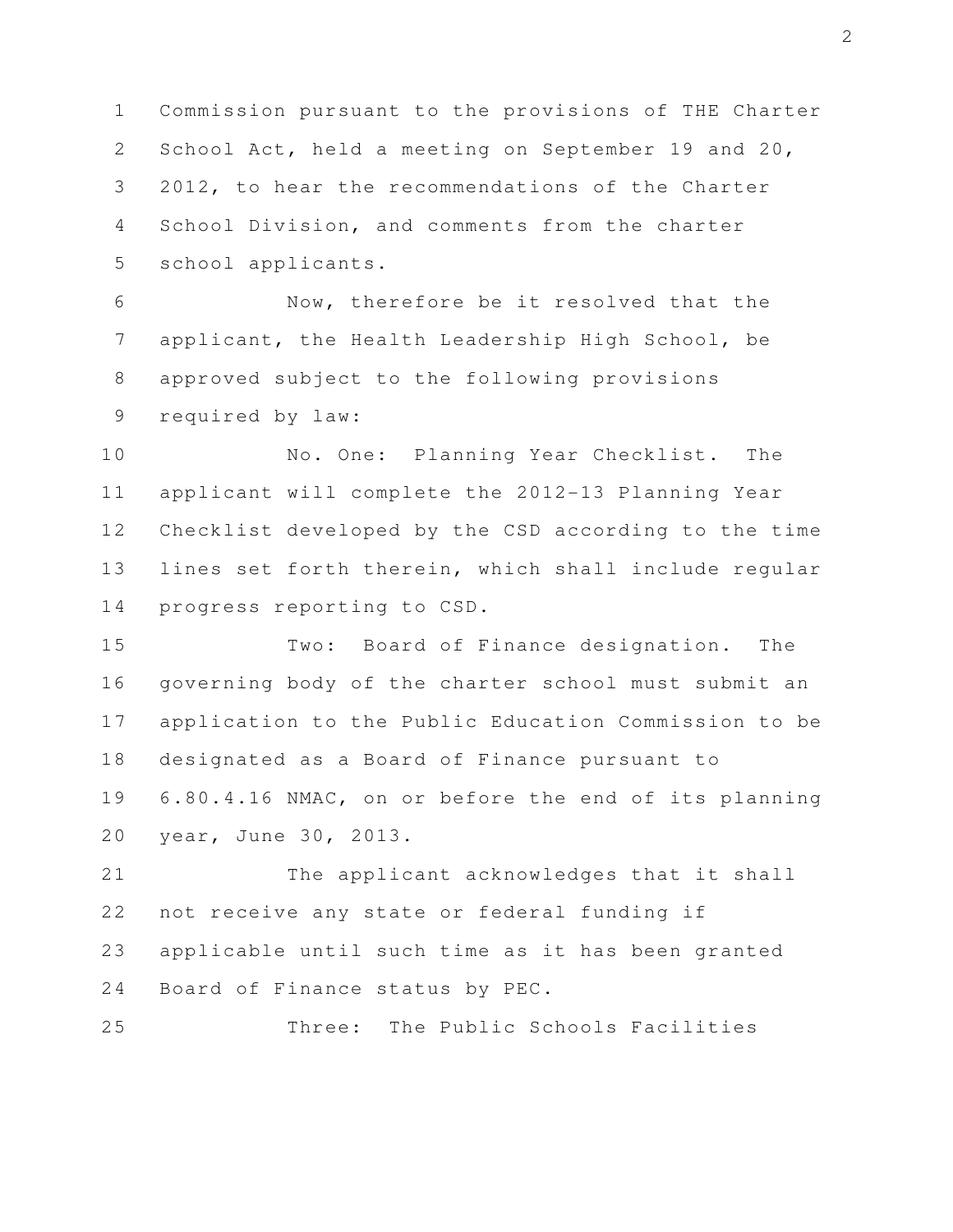1 Authority, PSFA, Certification of Facilities. The 2 charter school will demonstrate to the CSD that, 3 prior to commencing operations, that it has sought 4 and obtained clarification from the PSFA that the 5 facilities the charter school intends to occupy will 6 receive a weighted New Mexico Condition Index rating 7 equal to or better than the average condition for 8 all New Mexico public schools for the year the 9 charter intends to occupy the facility; or, the 10 charter school can demonstrate that, within 18 11 months of occupancy, that it has a plan for 12 achieving the New Mexico NMCI 22-8 B-4.2C 2011 NMSA 13 1978.

14 Four: Performance contract. The charter 15 shall be effective upon applicant and the Public 16 Education Commission negotiating and signing the 17 performance contract pursuant to 22-8B-9 NMSA 1978. 18 Five: The conditions and/or material

19 terms to be negotiated in the performance contract 20 are:

21 One: All statements referring to 22 "students of color" in the vision statement and 23 application will be rewritten to reflect a more 24 inclusive term, in compliance with Section 25 22-8B-4(A) NMSA 1978;

3